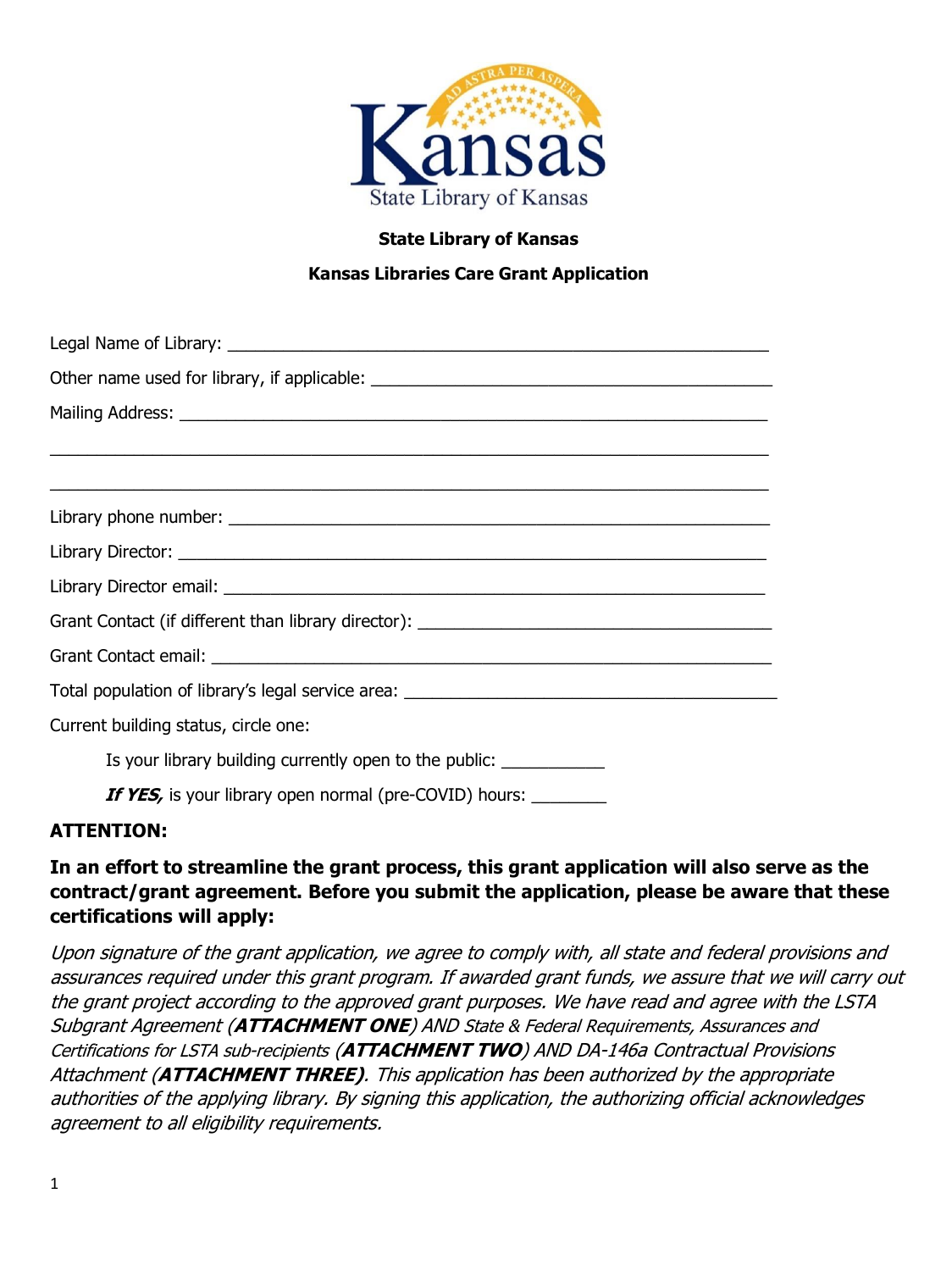**Attachments do NOT need to be signed. This is the only page that needs signatures.**

**Email the completed grant application (7 pages) to: [alice.smith@ks.gov](mailto:alice.smith@ks.gov)**

**Subject line: "KS Libraries Care application".** 

**Submission deadline: Friday, July 31, 2020 by 5:00 PM CST**

**\*Include a completed DA-130 (Direct Deposit) form if applicable.** Direct deposit is PREFERRED method of payment. If you received a paper check for state aid, please include a DA-130 form for direct deposit (unless you sent one after disbursement).

Upon acceptance of your application:

- You will receive a grant award notification and grant survey form by early August.
- Funding will be distributed during early August.
- Complete purchases by end of September (prior purchases accepted).
- Attach receipts and invoices to brief grant survey. Return by email before October 31, 2020.

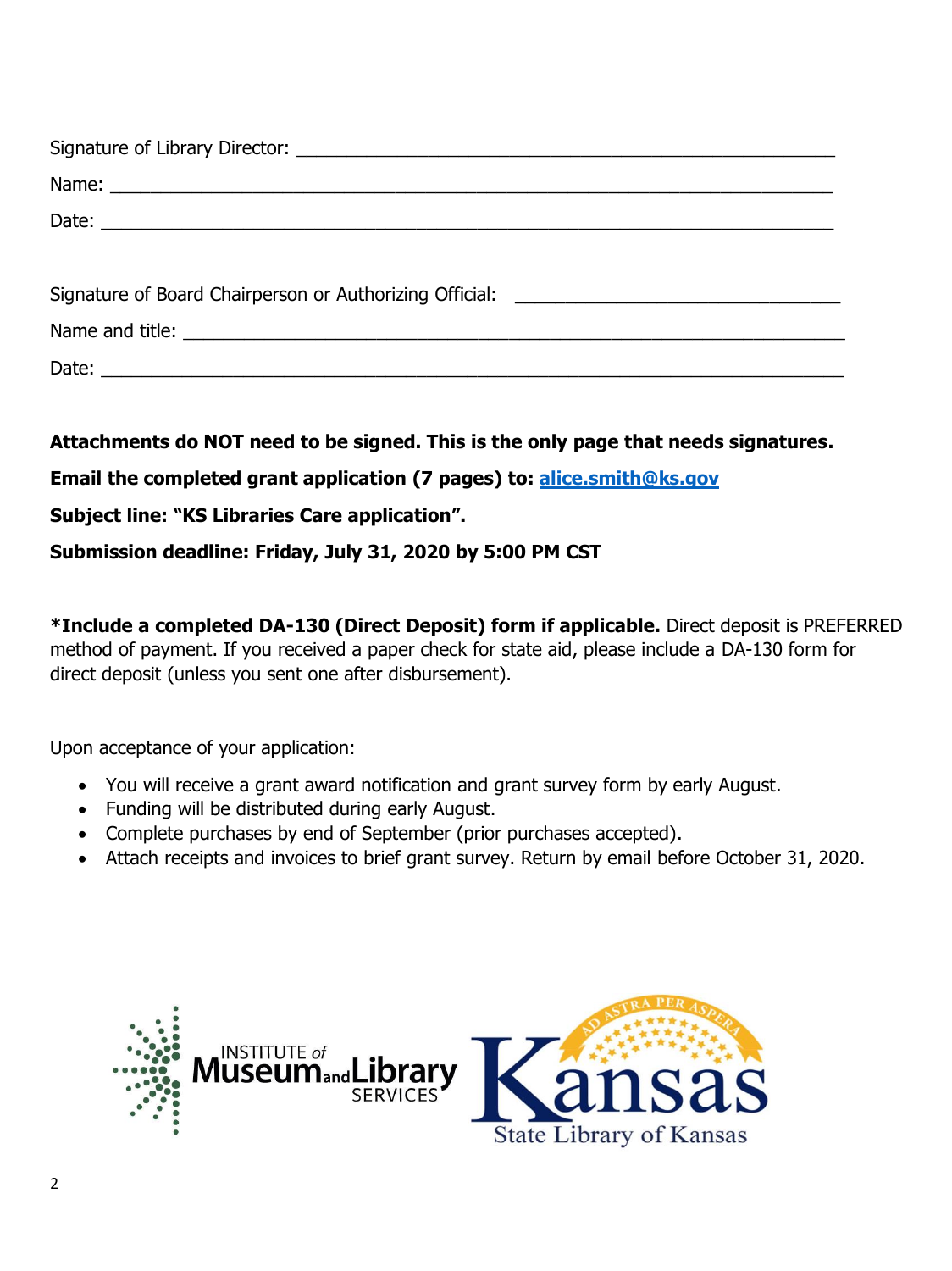# **ATTACHMENT ONE: LSTA Subgrant Agreement**

CFDA Name/Number: LSTA State Grants / 45.310

The State Library of Kansas and its subrecipients, as recipients of federal funds through the federal Library Services and Technology Act (LSTA), are required to follow the quidance of the *Uniform Administrative* Requirements, Cost Principles, and Audit Requirements for Federal Awards (2 CFR Parts 200 and 3187 (Super circular)). The quidelines require subrecipients to meet certain requirements and follow certain processes, including those listed below.

## **In consideration of receiving the above referenced grant funds, it is mutually understood and agreed that:**

1. The Library accepts and will administer a LSTA subgrant from the State Library for the indicated amount according to legal service area for costs associated with the project represented in the Library's project documentation (grant packet and/or any amendments thereto). The Library shall repay to the State Library all moneys lost or diverted to purposes other than those stated within the project documentation.

2. Subgrant money shall be payable to the Library upon receipt of the moneys to the State Library through LSTA. If funds are not received by the State Library, this contract shall be void and the obligations of both parties of this agreement shall be terminated. The Provisions found in Contractual Provisions Attachment (Form DA-146a, Rev. 06-12), which is attached, are incorporated in this contract and made a part thereof. Form DA-146a is to be dated by the Library and returned with this signed agreement.

3. The attached document entitled "Federal Requirements, Assurances and Certifications for LSTA Subrecipients" is incorporated in this contract and made a part thereof.

4. The State Library will assist the Library as appropriate and necessary with the implementation of this project.

5. The Library will expend project funds by September 30, 2020 and submit a project report and appropriate documentation of eligible project expenditures as defined in the project documentation, in accordance with all applicable local, state and federal laws and regulations, only upon or after the effective date of this grant agreement and before **October 31, 2020**. The Library will expend project funds in a manner that ensures free and open competition.

6. Acknowledgment of funding will list the Institute of Museum and Library Services (IMLS) in all related publications and activities in conjunction with the use of the grant funds and/or on items purchased with grant funds as follows: "This project is made possible by the State Library of Kansas and the Institute of Museum and Library Services." Failure to properly acknowledge IMLS may result in the loss of eligibility for future subgrants and be required to immediately return awarded funds.

7. All records of the Library for the project must be maintained separately from those of other projects. Accounting records should be supported by source documentation such as canceled checks, paid invoices, and payrolls. Copies of contracts/agreements and additional assurances should also be kept. Records much be retained for **three** years after the last year of the current LSTA State Plan for Kansas. Grant documents from the 2018-2022 federal grant years must be maintained through December 31, 2026. These records are to be retained by the Library and not sent to the State Library.

8. The State Library will report these LSTA grant funds as Federal Government Revenue, on behalf of the Library, within the annual Kansas Public Library Survey/State Report.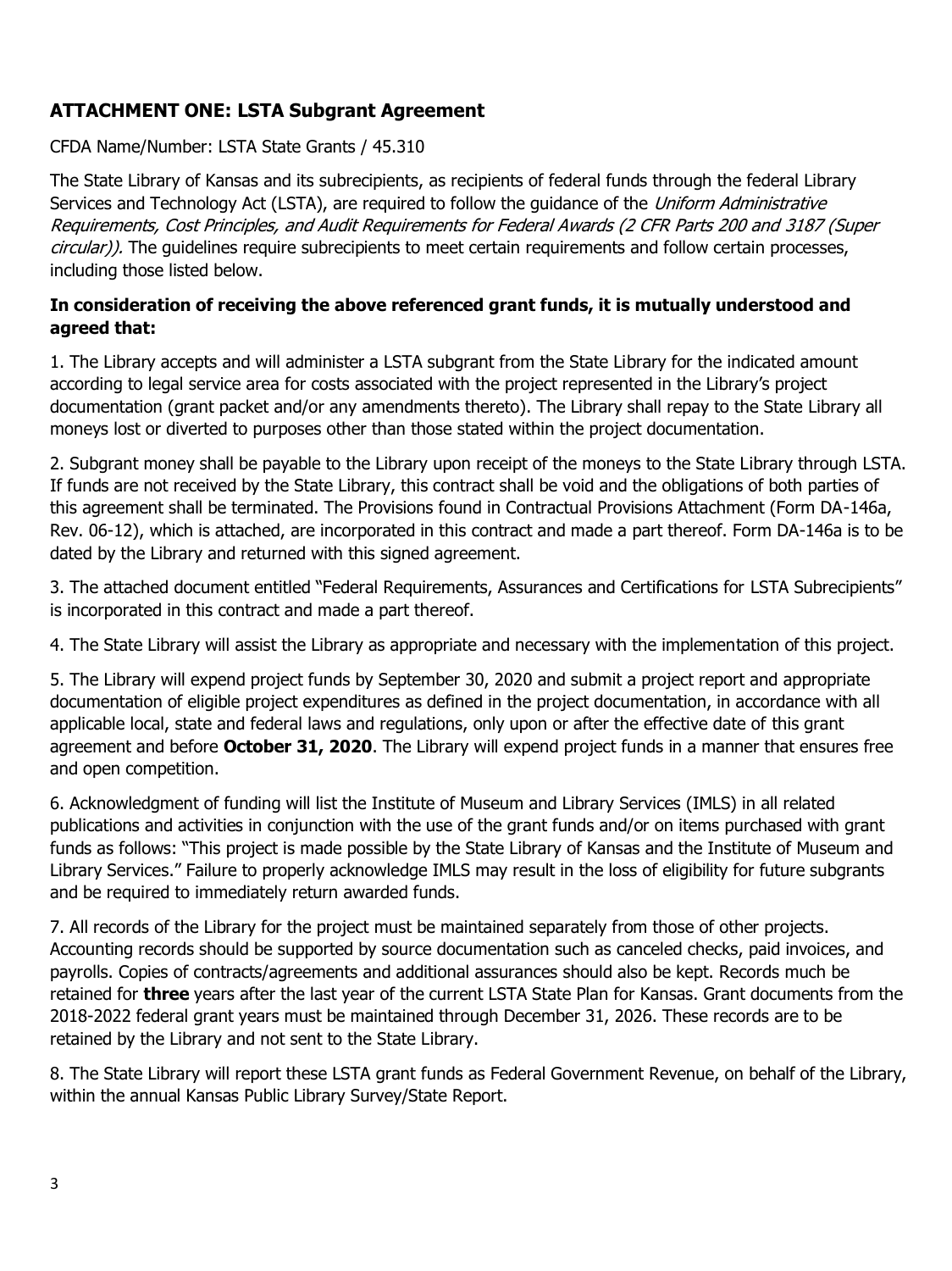9. The State Library will report on this project to the federal funding agency, the Institute of Museum and Library Services, and the State of Kansas Department of Administration, Office of the Chief Financial Officer in accordance with all applicable federal and state requirements.

# **ATTACHMENT TWO: State & Federal Requirements, Assurances and Certifications**

## **for LSTA Subrecipients-** Grant Year 2020 LSTA subawards

The State Library of Kansas (SLK) and its subrecipients, as recipients of federal funds through the federal Library Services and Technology Act (LSTA), are required to follow the guidance of the Uniform Administrative Requirements, Cost Principles, and Audit Requirements for Federal Awards (2 CFR Parts 200 and 3187 (Super circular)). The guidelines require subrecipients to meet certain requirements and follow certain processes, including those listed below.

#### **Applications**

Subgrants will not be issued without an approved application or proposal. All applications and proposals must be received by the applicable deadline. Applications and proposals submitted by parties that are ineligible at the applicable deadline will be rejected.

#### **Audits**

LSTA subgrant awards are 100 percent federal funds under the Catalog of Federal Domestic Assistance (CFDA) 45.310 and subject to the Single Audit Act. In accordance with the provisions of 2 CFR 200, Subpart F - Audit Requirements, non-Federal entities that expend financial assistance of \$750,000 or more in Federal awards will have a single or a program-specific audit conducted for that year. Non-Federal entities that expend less than \$750,000 a year in Federal awards are exempt from Federal audit requirements for that year, except as noted in 2 CFR 200.503.

#### **Children's Internet Protection Act (CIPA)**

CIPA, as specified by the Institute of Museum and Library Services (IMLS) requirements do not apply if no funds made available under the LSTA program are being used to purchase computers to access the Internet, or to pay for direct costs associated with accessing the Internet. If funds were provided, the applicant library agrees to comply with the requirements of 20 U.S.C. § 9134 (f) (1) et seq.

#### **Deadlines**

Applicants/subrecipients are responsible for meeting all applicable deadlines as outlines in the project documentation.

#### **Debarment and Suspension**

Certifies that to the best of his or her knowledge and belief that neither the subgrantee or its fiscal agent, if any;

(i) Are presently excluded or disqualified;

(ii) Have been convicted within the preceding three years of any of the offenses listed in 2 C.F.R. § 180.800(a) or had a civil judgment rendered against it or them for one of those offenses within that time period;

(iii) Are presently indicted for or otherwise criminally or civilly charged by a governmental entity (Federal, State, or local) with commission of any of the offenses listed in 2 C.F.R. §180.800(a); or

(iv) Have had one or more public transactions (Federal, State, or local) terminated within the preceding three years for cause or default.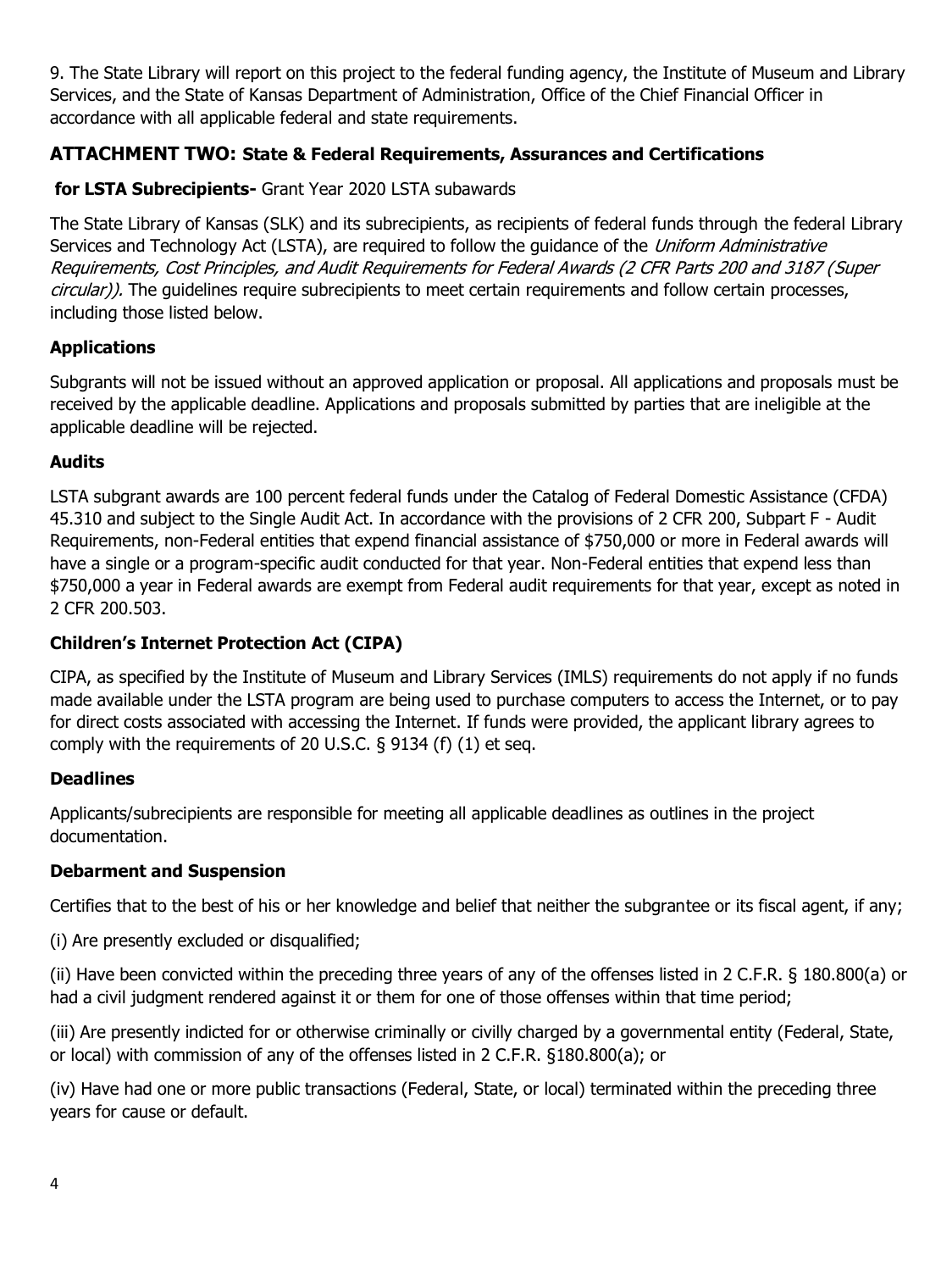Comply with 2 C.F.R. §180 subpart C (Responsibilities of Participants Regarding Transactions Doing Business with Other Persons). The State Library may use the SAM (Systems for Award Management) to identity Excluded Entities.

## **Federal Debt Status**

Certifies to the best of his or her knowledge and belief that the subgrantee or its fiscal agent, if any, is not delinquent in the repayment of any Federal debt.

## **Federal Funding Accountability and Transparency Act**

The State Library of Kansas is required to report subgrants over \$25,000, per the Federal Funding Accountability and Transparency Act (FFATA) FFATA Subaward Reporting System (FSRS) which will then be displayed on www.USASpending.gov. (FFATA or Transparency Act- P.L. 109-282, as amended by § 6202(a) of P.L. 110-252)

## **Indirect Costs**

Effective beginning with FY15 awards: The State Library is responsible for establishing the indirect cost rate for its subrecipients in accordance with the Uniform Administrative Requirements, Cost Principles, and Audit Requirements for 2 of 2 Revised 6/12/2019

Federal Awards at 2 CFR Part 200. When acting as a pass-through entity, the State Library is required to honor a subrecipient's federally negotiated indirect cost rate if one already exists. If no such rate exists, the State Library must honor either a rate negotiated between the State Library and the subrecipient (in compliance with federal guidelines) or the minimum rate of 10 percent of the subrecipient's modified total direct costs (MTDC). See 2 CFR 200.331.

## **Kansas Public Library Survey/State Report**

Completion of the annual KS Public Library Survey/State Report is required on or before the deadline to be eligible for State Library of Kansas pilot projects or LSTA subgrants. State Aid eligibility is not required.

# **Lobbying**

Certifies that no LSTA funds may be used for publicity or propaganda purposes for the preparation, distribution, or use of any kit, pamphlet, booklet, publication, electronic communication, radio, television, or video presentation designed to support or defeat the enactment of legislation before the Congress or any State or local legislature or legislative body or designed to support or defeat any proposed or pending regulation, administrative action, or order issued by the executive branch of any State or local government. No LSTA funds may be used to pay the salary or expenses of any grant or contract recipient, or agent acting for such recipient, related to any activity designed to influence the enactment of legislation, appropriations, regulations, administrative action or Executive order proposed or pending before the Congress or any State government, State legislature or local legislature or legislative body.

#### **Nondiscrimination**

Provide library services resulting from the grant to all members of the community served and comply with the relevant nondiscrimination statutes and public policy requirements including, but not limited to, the following §3187.12

Discrimination on the basis of race, color on national origin- Title VI of the Civil Rights Act of 1964, as amended (42 U.S.C. § 2000 et seq.)

Discrimination on the basis of sex- Title IX of the Education Amendments of 1972, as amended (20 U.S.C. §§1681-83, 1685-86)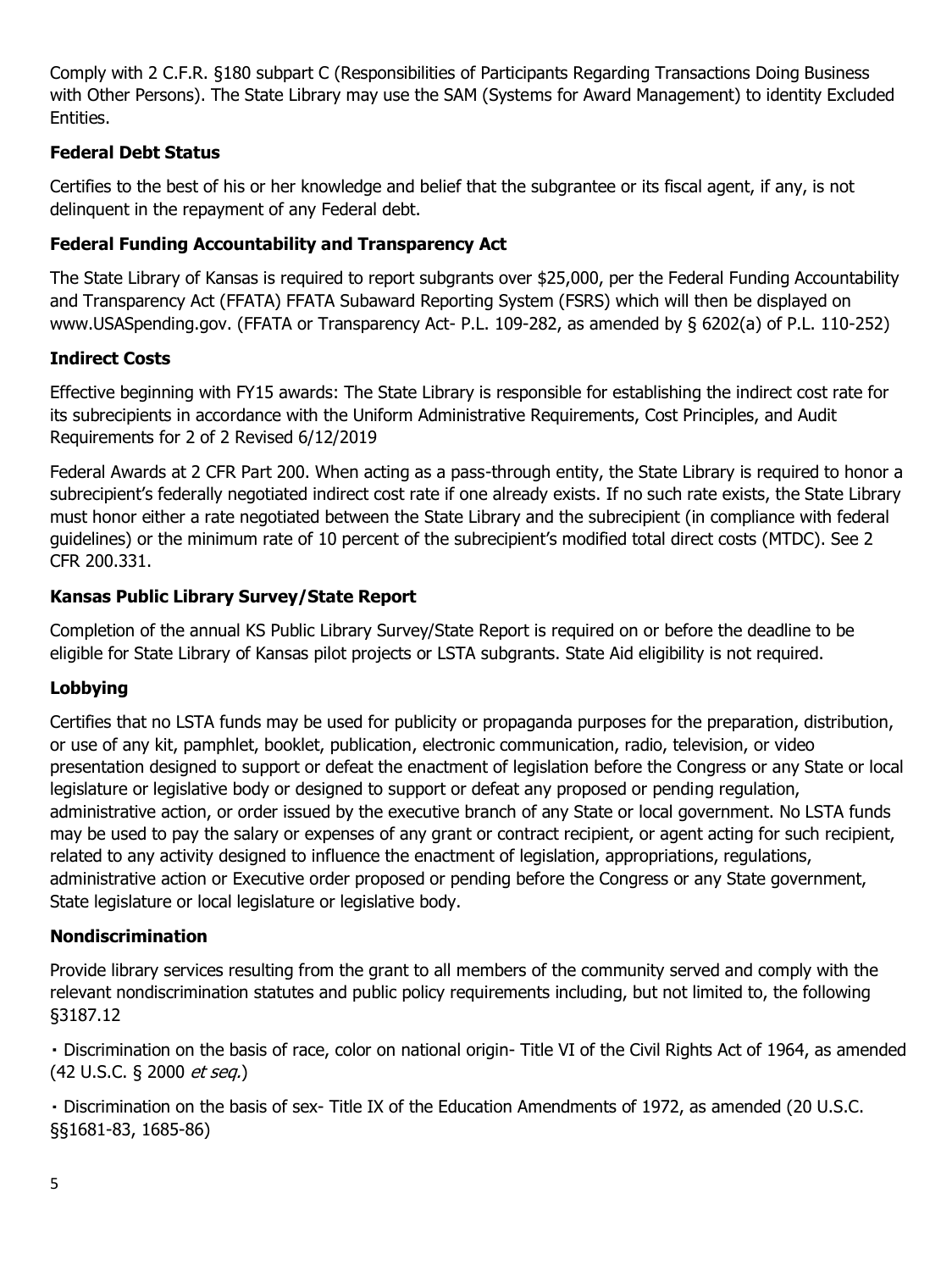Discrimination on the basis of disability- Section 504 of the Rehabilitation Act of 1973, as amended (29 U.S.C. §701 et seq. including §794)

Discrimination on the basis of age- The Age Discrimination in Employment Act of 1975, as amended (42 U.S.C. §6101 et seq.)

#### **Records Retention**

According to IMLS published advice letter on requirements for retention of documentation for LSTA projects- All records of the LSTA subrecipient for the project must be maintained separately from those of other projects. Accounting records should be supported by source documentation such as canceled checks, paid invoices, and payrolls. Copies of contracts/agreements and additional assurances should also be kept. Records much be retained for three years after the last year of the current LSTA State Plan for Kansas. Grant documents from the 2018-2022 federal grant years must be maintained through December 31, 2026. These records are to be retained by the Library and not sent to the State Library.

#### **Setoff**

Subrecipients that are under a current setoff from the Kansas Department of Administration Division of Accounts and Reports Accounts Receivable Setoff Program are not eligible to receive subgrants. It is the responsibility of subgrant applicants to know if there is a current setoff. Should the setoff be discovered after the subgrant is issued, the full subgrant amount must be returned to the State Library within 10 business days of notification.

#### **Trafficking in Persons** Under 22 U.S.C. § 7104(g) 2 C.F.R. Part 175

Certifies that to the best of his or her knowledge and belief that neither the subgrantee or its fiscal agent, if any,

(i) engages in trafficking in persons, procures a commercial sex act, or uses forced labor

(ii) procures a commercial sex act during the period of time that the award is in effect

(iii) uses forced labor in the performance of the Grant.

**Upon signature of grant application, you agree to Attachment One "LSTA Subgrant Agreement" and Attachment Two "State & Federal Requirements, Assurances and Certifications for LSTA Subrecipients". It may be amended, if necessary, upon the mutual acceptance of a written amendment to this agreement signed and dated by the Library and the State Library.**

\_\_\_\_\_\_\_\_\_\_\_\_\_\_\_\_\_\_\_\_\_\_\_\_\_\_\_\_\_\_\_\_\_\_\_\_\_\_\_\_\_\_\_\_\_\_\_\_\_\_\_\_\_\_\_\_\_\_\_\_\_\_\_\_\_\_\_\_\_\_\_\_\_\_\_\_\_\_\_\_

State Agency Use Only (Do not complete this section):

Application Received Date:

Program: 01030 Funding Code: 3257 Budget Unit: 3000

Project: **KS\_LIBRARIES\_CARE** Supplier:

Activity: **Supplies** Description: **20-LSTA-Cares-1** 

Agency Use: **20-LSTA-Cares**